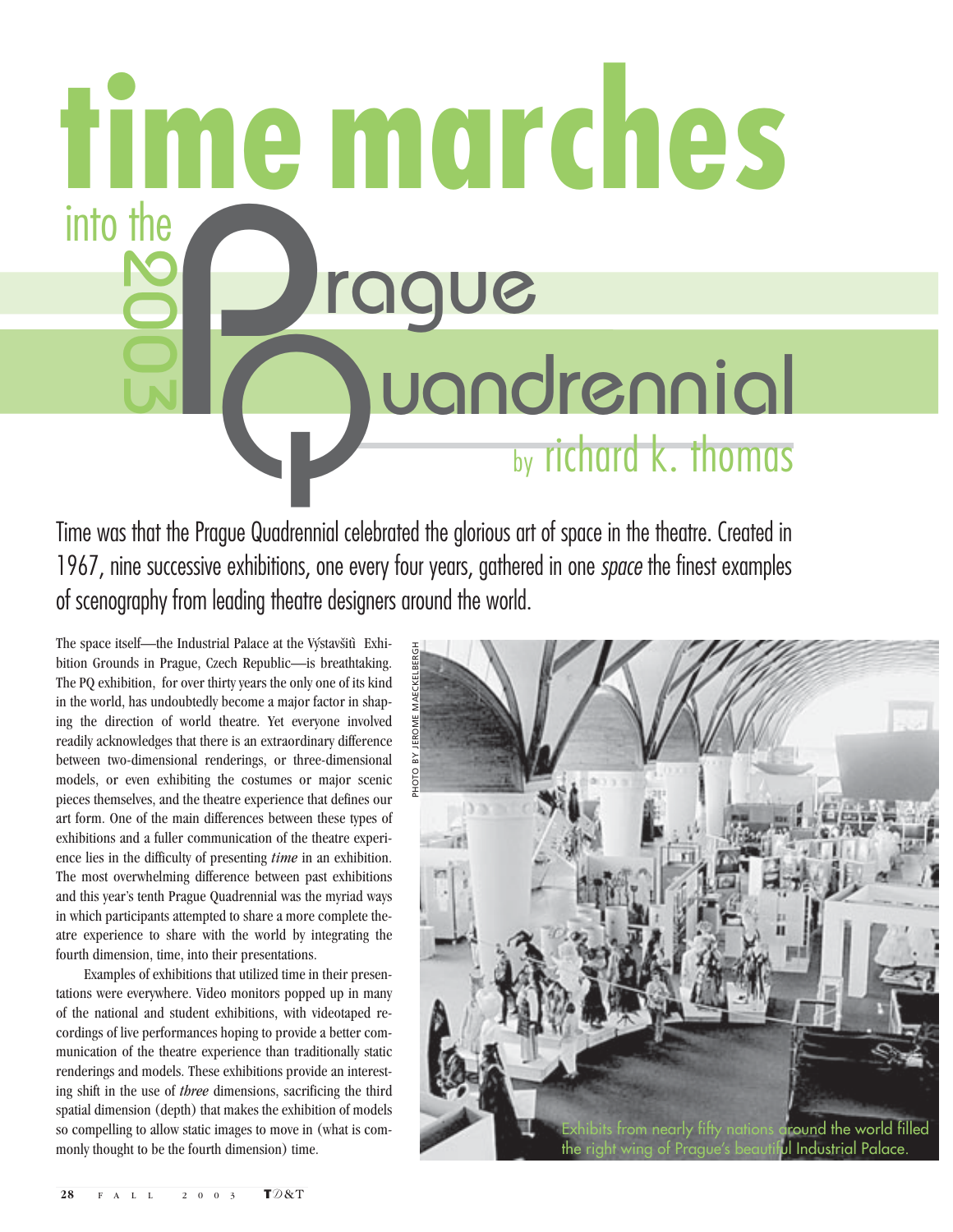Belgian students participated in the "Scenography as Performance in a Given Space" program.





Yossi Mar Chaim from Israel demonstrated using MIDI to synchronize lights and music in time.

Still, time itself often proved to be the enemy of many of these exhibits; if a picture is worth a 1000 words, how much time does it take to replace a picture by speaking 1000 words? In a spatial world, visitors to the PQ exhibits can digest hundreds of spatial exhibits in a very short amount of time. Introduce time into an exhibit, and we are now asking our visitors to invest a very precious commodity, time, into experiencing that exhibit, and we typically don't create an environment conducive to spending significant amounts of time with each exhibit. Many exhibitors anticipated this dilemma, and attempted to create exhibits that addressed this conundrum.

Perhaps the most successful of these was the colossal exhibit of the Netherlands that featured comfortable seating in front of video monitors that contained short audio/video presentations of the designs for a number of site-specific theatre productions. By making the visitor comfortable, and keeping the presentation of each artist short, the Netherlands created a space that was very conducive to an exploration of time. The success of this exhibit did not go unnoticed, as the PQ Jury awarded a special Silver Medal to the Netherlands theatre exhibit "for its modern approach in presenting vital contemporary theatre."

Some of the most exciting exhibitions at the PQ made use of all four dimensions. Of course, when we experience all four dimensions, we start getting very close to experiencing the theatre performance itself, as was evidenced in two significant events at the PQ.

The Heart of PQ occupied the entire center section of the Industrial Palace, and contained interactive exhibitions and performances throughout the course of the exhibition. The stunning labyrinth of architectural spaces, designed by architect Dorita Hannah provided a virtual laboratory for an exploration of the five human senses.



The exhibit from the Netherlands had comfortable seating that facilitated watching, and listening to, video presentations.

The Heart of the PQ presented a never ending array of performance art and other presentations, often having several performances occurring at the same time in the same space. Here the theatre was predominantly being created in real time, rather than being a recreation of a theatre production from another place and time. The cutting edge nature of the Heart of PQ provided a constant challenge to its visitors to question their own assumptions about the nature of theatrical performance.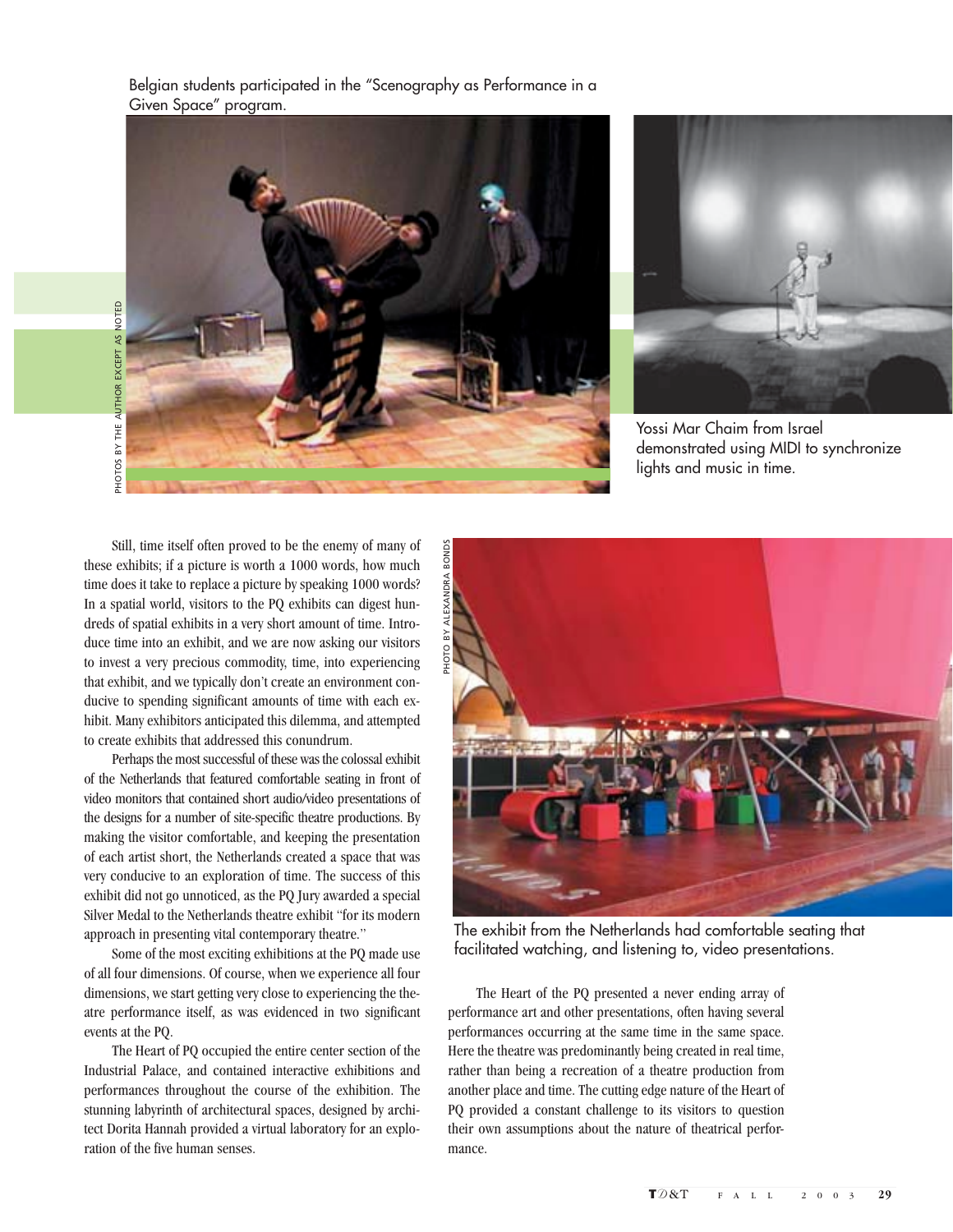



PQs opening ceremonies featured a visual nod to the art of listening.

In the right wing of the Industrial Palace, however, a very different type of "four dimensional exhibition" epitomized the trend to include time as an integral component of the Prague Quadrennial. There, on a large makeshift stage, students were invited to participate in the OISTAT Summer Scenofest. Organized by Michael Ramsaur and the Education Commission of OISTAT, the Scenofest stage contained an endless variety of lectures, sound and light demonstrations, and other programs.

Among these, noted British scenographer Pamela Howard organized a series of performances devoted to the celebration of "Scenography as Performance in a Given Space" in which short designer-led pieces demonstrated the integration of scenography, light, sound and performers, and focused on using a performance as a way of creating design.

The atmosphere of the 2003 Prague Quadrennial provided the perfect opportunity for theatre sound design and music composition to make a grand entrance. Sonic arts are certainly to time what the visual arts are to space. Sound and sight complement each other in theatrical performance, and one wonders how such a prestigious exhibition of theatre design could have taken place for over three decades without including the predominantly temporal aspect of sound.

Certainly the Heart of the PQ celebrated sound as an art

The USA exhibit, recipient of a special honorary diploma for its inclusivity and internationalism.





A performer in one of the Heart of PQ's sensory events swings a mic that feeds the live auditory environment.

form in its own right. In this space, blindfolded visitors were encouraged to *listen* to the unique soundscapes that permeated the central hall of the Industrial Palace. Inside the "Tower of Sound," designed by Sachyo Takahashi and Ryuzo Fukuharad, visitors listened to the sound of their own heartbeat through stethoscopes in striking counterpoint to drums that filled the external world. And at night, special events dominated, such as the techno music that filled the air one night as costume designers from around the world created extraordinary fashions out of debris gathered from around the Industrial Palace.

For eighteen days and nights, a never ending but always evolving soundscape permeated the Heart of the PQ. From tiny personal sounds, to pounding and inescapable cacophonies that sometimes dominated the space, the Heart of the PQ beat to the rhythm of sound. It is hard to imagine a successful Heart without the pulse provided by the sound designs.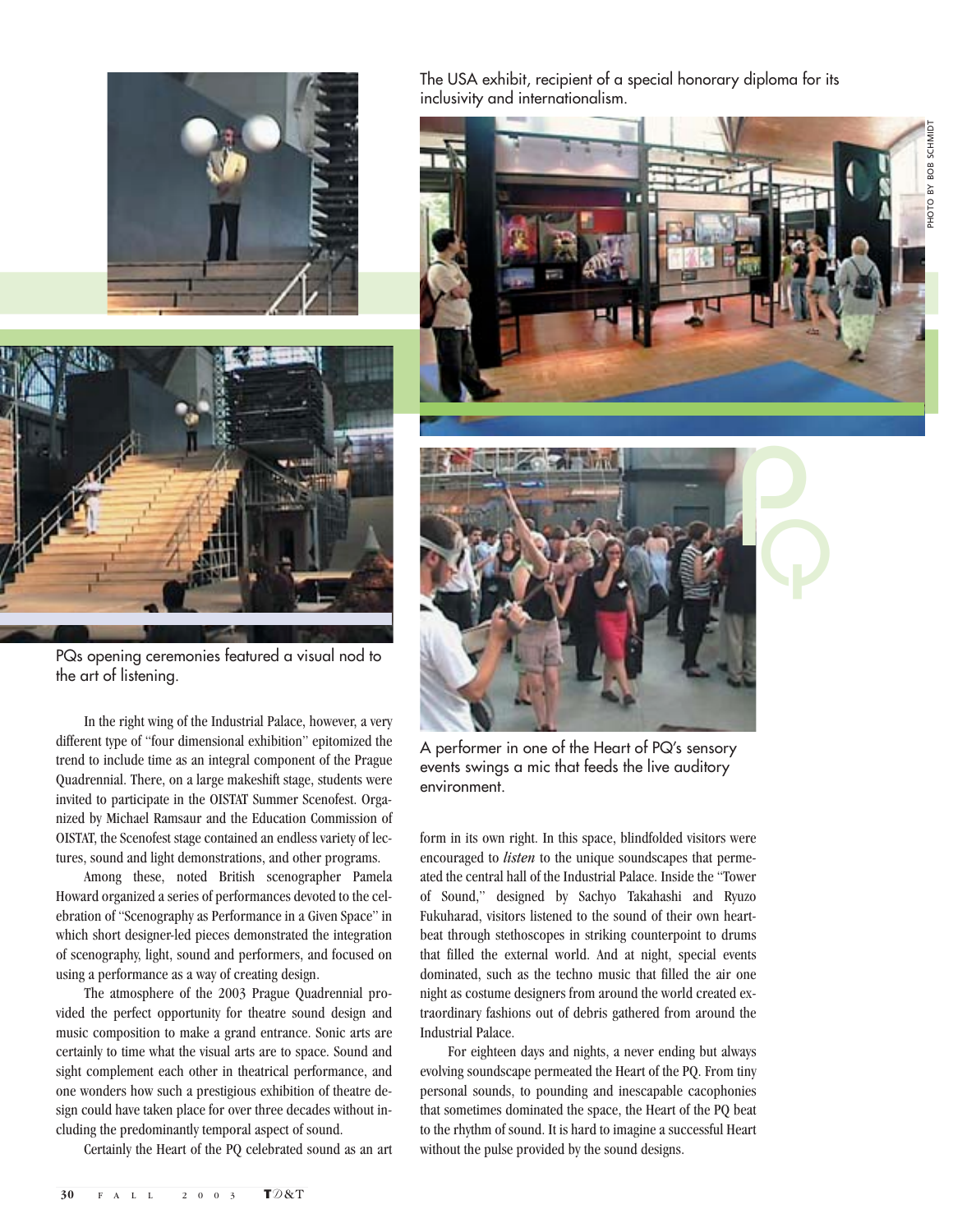

Composer and director, Heiner Goebbles (second from left) talks with Scenofest paricipants.

Meanwhile, in the left wing of the Industrial Palace, about fifty nations provided outstanding examples of design works created in their respective countries over the last four years. Music composition and sound design appeared here and there throughout the national exhibitions, but the United States exhibit prominently featured, for the very first time, examples of outstanding compositions and sound designs. Visitors to the exhibit received small audio players that contained high quality sound scores from twelve composers and designers, ranging from Elton John's musical score for the Broadway production of *Aida*, to Peter Kater's haunting score for *Long Day's Journey Into Night,* to Willy Schwarz's ethnically influenced score for Mary Zimmerman's *Metamorphoses*, to Rob Milburn and Michael Bodeen's supersonic collage for the Steppenwolf production of *Valparaiso*. The United States exhibition was awarded a Special Honorary Mention Award for its *inclusivity* and internationalism.

But it was the right wing of the Industrial Palace that hosted the largest array of sonic stimuli at the 2003 Prague Quadrennial. Home to the student exhibition, the architecture exhibition and Scenofest, the right wing was consistently a cacophony of intriguing sounds that gave the right wing an excitement and life that was hard to match elsewhere in the PQ.

The OISTAT Sound Working Group organized the *First International Sound Score and Music Composition Exhibition*, featuring nineteen widely diverse exhibits from twelve countries. Highlights include scores by Eldad Lidor and Yossi Mar Chaim from Israel, by Eric Zoran from Yugoslavia, by Ross Brown and Gregg Fisher from the United Kingdom, by Jethro Joaquin from the Phillipines, and by Assen Avrimov from Bulgaria.

There were many Scenofest programs in which the timely art of sound took centerstage. For instance, internationally acclaimed composer and director Heiner Goebbels spoke about, and shared examples of, some of his critically acclaimed works for theatre, including *Max Black* and *Hashirigaki*.



Blindfolded, the audience experiences Theatre in the Dark, created by students at Central School of London.



Music students play their stunning music score in the background as the Welch Puppet Theatre performs.

Goebbels often works with contrasting styles, as examplified in the juxtaposition of African (Senegalese) and Western music and instruments in his music theatre piece, *Or the Hapless Landing.*

In some presentations auditory space replaced visual space altogether. The Central School of London presented *Theatre in the Dark,* in which a blindfolded audience was seated in the middle of the performance space while sonic artists used natural sounds and acoustic instruments to create a performance around them.

In other presentations, the visual component of the presentation was clearly inspired and influenced by the sound presentation. One of the more exciting of these was the *Theatre Orchestra of Finland*, presented by the sound and lighting students from the Theatre Academy of Finland. Inspired by Steve Reich, the Orchestra featured a giant pendulum from which a microphone was suspended. The microphone passed over eight loudspeakers, each playing back a different track from a multi track tape recorder. Meanwhile six musicians performed on a va-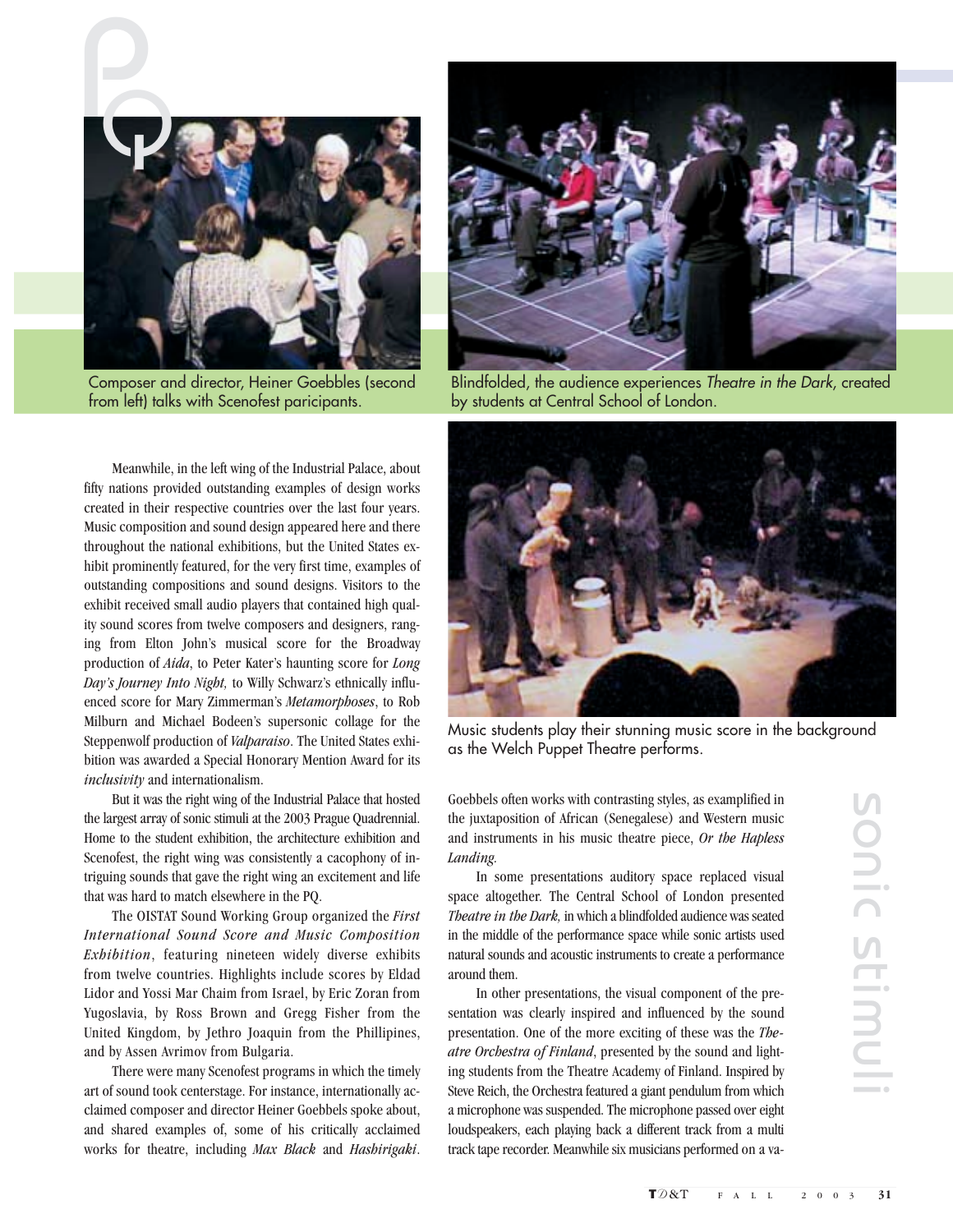





Theatre Orchestra of Finland, created by the lighting and sound students at the Theatre Academy of Finland, featured a microphone on a swinging pendulum and six musicians playing a variety of electronic instruments.

riety of electronic instruments that included vinyl records, signal processors, and synthesizers. In the middle of it all, the sound mixer controlled the various instruments from a position seated in the middle of the orchestra.

After its Scenofest debut, the pendulum exhibit became part of the general student exhibition at PQ and could be found tucked away at the rear of the right wing of the Industrial Palace. Next to it, another exhibit from the Theatre Academy of Finland, called Galleries, featured several loudspeakers "displayed" along a corridor, each fed with its own unique sound source.

The partnership that sound and lighting share in the performing arts was further celebrated in the work of Siegwulf Turek, whose spectaculars have become well know throughout Europe. Combining laser projections and mammoth fountains with water jets dancing in glorious synchronization to classical and popular music, Siegwulf's creations demonstrated the magnificent marriage possible between time and space in art.

Acclaimed Israeli composer, Yossi Mar Chaim also demonstrated some of his recent experiments with lighting and music, and demonstrated compositions that he created with Israeli lighting designer, Hadas Eilon, using the MIDI protocol to communicate between lighting and sound instruments. Yossi also talked about the artistic aspects of show control and showed clips from two of his productions, *View*, by Adina Bar, and *Medea* by Yafa Mor.

Steven Brown proved that sound wasn't purely a time art in a demonstration of his unique approach to surround sound techniques at the Royal Exchange Theatre Company in

Siegwulf Turek (right) demonstrated his mammoth fountains and projected laser light.



Q



David Swenson (left) and Jesse Dreikesen from Purdue University created King Lear at Ground Zero.